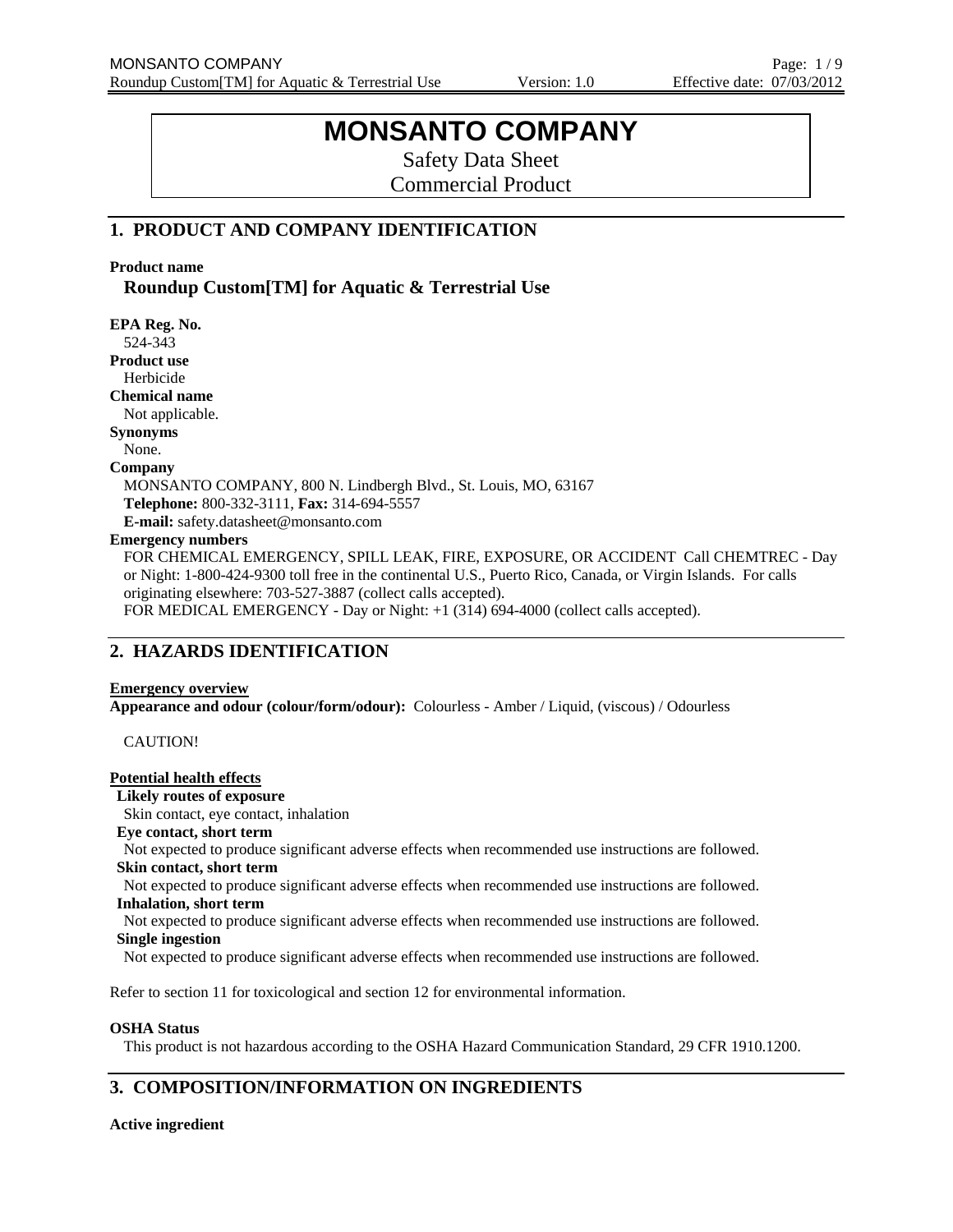Isopropylamine salt of N-(phosphonomethyl)glycine; {Isopropylamine salt of glyphosate}

| <b>Composition</b>                |            |                           |
|-----------------------------------|------------|---------------------------|
| <b>COMPONENT</b>                  | CAS No.    | % by weight (approximate) |
| Isopropylamine salt of glyphosate | 38641-94-0 | 53.8                      |
| Water                             | 7732-18-5  | 46.2                      |
|                                   |            |                           |

# **4. FIRST AID MEASURES**

Use personal protection recommended in section 8.

#### **Eye contact**

If in eyes, hold eye open and rinse slowly and gently for 15-20 minutes. Remove contact lenses, if present, after first 5 minutes, then continue rinsing. Call a poison control center or doctor for treatment advice.

#### **Skin contact**

Take off contaminated clothing. Rinse skin immediately with plenty of water for 15-20 minutes. Call a poison control center or doctor for treatment advice.

Wash clothes and clean shoes before re-use.

#### **Inhalation**

If inhaled, move person to fresh air. If person is not breathing, call emergency number or ambulance, then give artificial respiration, preferably mouth-to-mouth, if possible. Call a poison control center or doctor for treatment advice.

#### **Ingestion**

Call poison control center or doctor immediately for treatment advice. Have person sip a glass of water if able to swallow. Do not induce vomiting unless told to do so by the poison center or doctor. Do not give anything by mouth to an unconscious person.

#### **Advice to doctors**

This product is not an inhibitor of cholinesterase.

#### **Antidote**

Treatment with atropine and oximes is not indicated.

# **5. FIRE-FIGHTING MEASURES**

#### **Flash point**

Does not flash.

### **Extinguishing media**

Recommended: Water, foam, dry chemical, carbon dioxide (CO2)

#### **Unusual fire and explosion hazards**

None.

Minimise use of water to prevent environmental contamination. Environmental precautions: see section 6.

#### **Hazardous products of combustion**

Carbon monoxide (CO), phosphorus oxides (PxOy), nitrogen oxides (NOx)

#### **Fire fighting equipment**

Self-contained breathing apparatus. Equipment should be thoroughly decontaminated after use.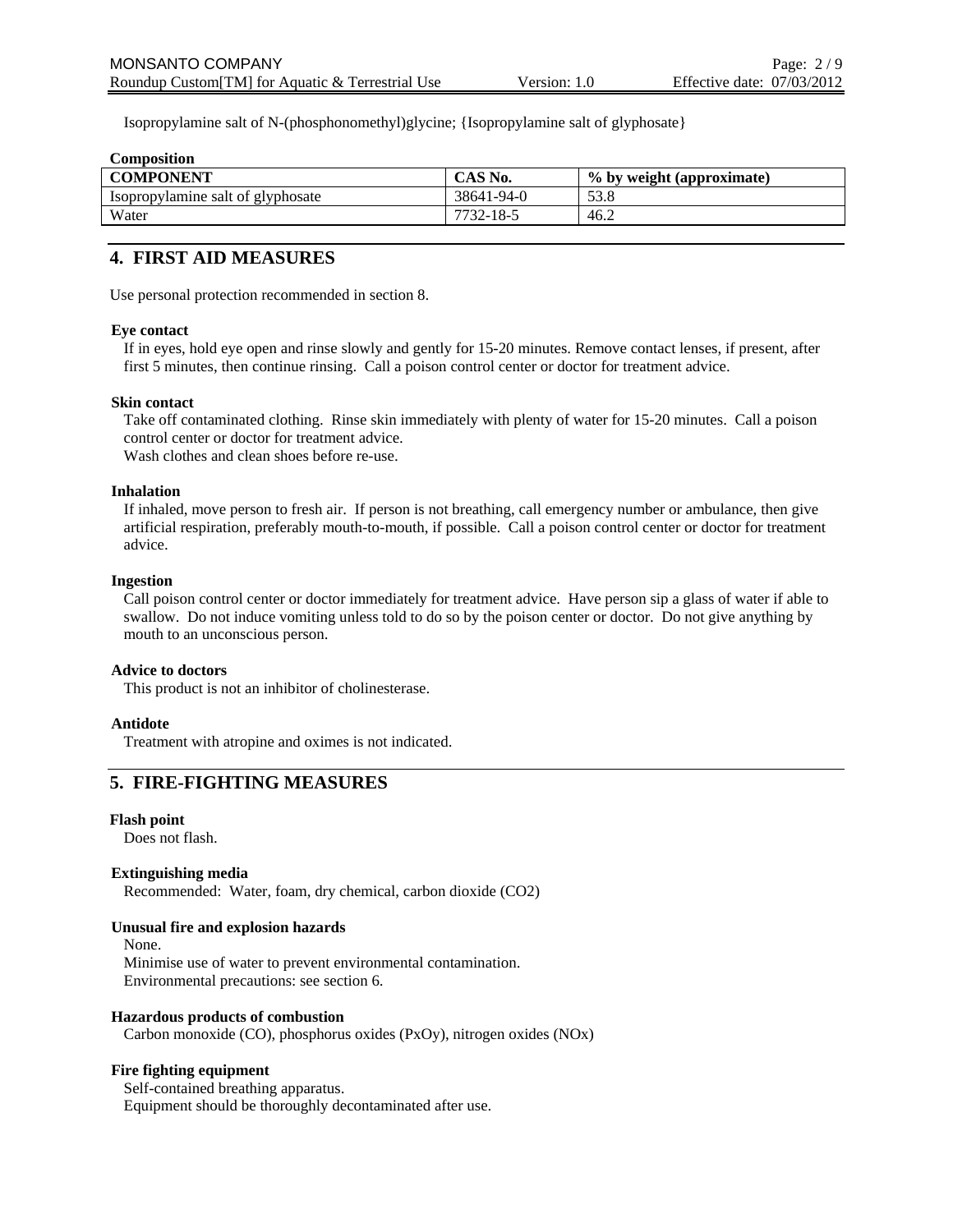# **6. ACCIDENTAL RELEASE MEASURES**

#### **Environmental precautions**

SMALL QUANTITIES: Low environmental hazard. LARGE QUANTITIES: Minimise spread. Keep out of drains, sewers, ditches and water ways.

### **Methods for cleaning up**

SMALL QUANTITIES: Absorb only in non-combustible material. Sweep, scoop or vacuum to remove. LARGE QUANTITIES: Absorb in earth, sand or absorbent material. Dig up heavily contaminated soil. Collect in containers for disposal. Flush residues with small quantities of water. Minimise use of water to prevent environmental contamination. Refer to section 7 for types of containers.

Refer to section 13 for disposal of spilled material. Use handling recommendations in Section 7 and personal protection recommendations in Section 8.

# **7. HANDLING AND STORAGE**

Good industrial practice in housekeeping and personal hygiene should be followed.

#### **Handling**

Avoid contact with eyes, skin and clothing. When using do not eat, drink or smoke. Wash hands thoroughly after handling or contact. Wash contaminated clothing before re-use. Thoroughly clean equipment after use. Do not contaminate drains, sewers and water ways when disposing of equipment rinse water. Refer to section 13 of the safety data sheet for disposal of rinse water. Emptied containers retain vapour and product residue. **Storage** Minimum storage temperature: -15 °C Maximum storage temperature: 50 °C

Compatible materials for storage: stainless steel, fibreglass, plastic

Incompatible materials for storage: galvanised steel, unlined mild steel, see section 10.

Keep out of reach of children.

Keep away from food, drink and animal feed.

Keep only in the original container.

Keep container tightly closed in a cool, well-ventilated place.

Partial crystallization may occur on prolonged storage below the minimum storage temperature.

If frozen, place in warm room and shake frequently to put back into solution.

Minimum shelf life: 5 years.

### **8. EXPOSURE CONTROLS/PERSONAL PROTECTION**

#### **Airborne exposure limits**

| <b>Components</b>                 | <b>Exposure Guidelines</b>                                    |  |
|-----------------------------------|---------------------------------------------------------------|--|
| Isopropylamine salt of glyphosate | No specific occupational exposure limit has been established. |  |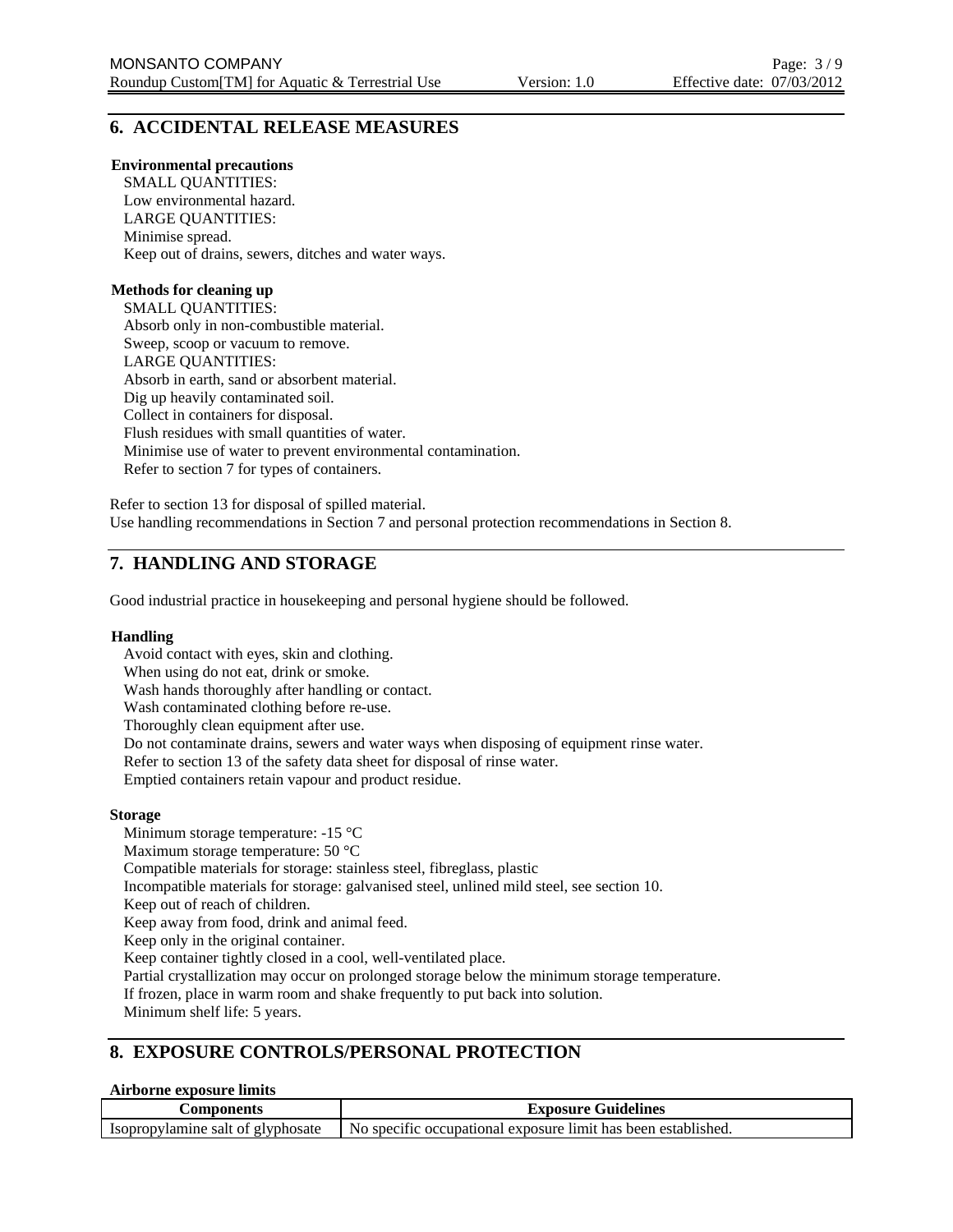| Water | No specific occupational exposure limit has been established. |
|-------|---------------------------------------------------------------|

#### **Engineering controls**

No special requirement when used as recommended.

#### **Eye protection**

No special requirement when used as recommended.

#### **Skin protection**

No special requirement when used as recommended.

### **Respiratory protection**

No special requirement when used as recommended.

When recommended, consult manufacturer of personal protective equipment for the appropriate type of equipment for a given application.

# **9. PHYSICAL AND CHEMICAL PROPERTIES**

These physical data are typical values based on material tested but may vary from sample to sample. Typical values should not be construed as a guaranteed analysis of any specific lot or as specifications for the product.

| Colour/colour range:                            | Colourless - Amber                           |
|-------------------------------------------------|----------------------------------------------|
| Odour:                                          | <b>Odourless</b>                             |
| Form:                                           | Liquid, (viscous)                            |
| Physical form changes (melting, boiling, etc.): |                                              |
| Melting point:                                  | Not applicable.                              |
| Boiling point:                                  | No data.                                     |
| Flash point:                                    | Does not flash.                              |
| Explosive properties:                           | No data.                                     |
| Auto ignition temperature:                      | No data.                                     |
| Specific gravity:                               | 1.206 @ 20 °C / 15.6 °C                      |
| Vapour pressure:                                | No significant volatility; aqueous solution. |
| Vapour density:                                 | No data.                                     |
| Evaporation rate:                               | No data.                                     |
| Dynamic viscosity:                              | No data.                                     |
| Kinematic viscosity:                            | No data.                                     |
| Density:                                        | 1.206 g/cm3 @ 20 °C                          |
| Solubility:                                     | Water: Completely miscible.                  |
| pH:                                             | 4.6 - 4.8 $@$ 63 g/l                         |
| Partition coefficient:                          | $log Pow: < 0.000$ (active ingredient)       |

# **10. STABILITY AND REACTIVITY**

#### **Stability**

Stable under normal conditions of handling and storage.

#### **Oxidizing properties**

No data.

#### **Materials to avoid/Reactivity**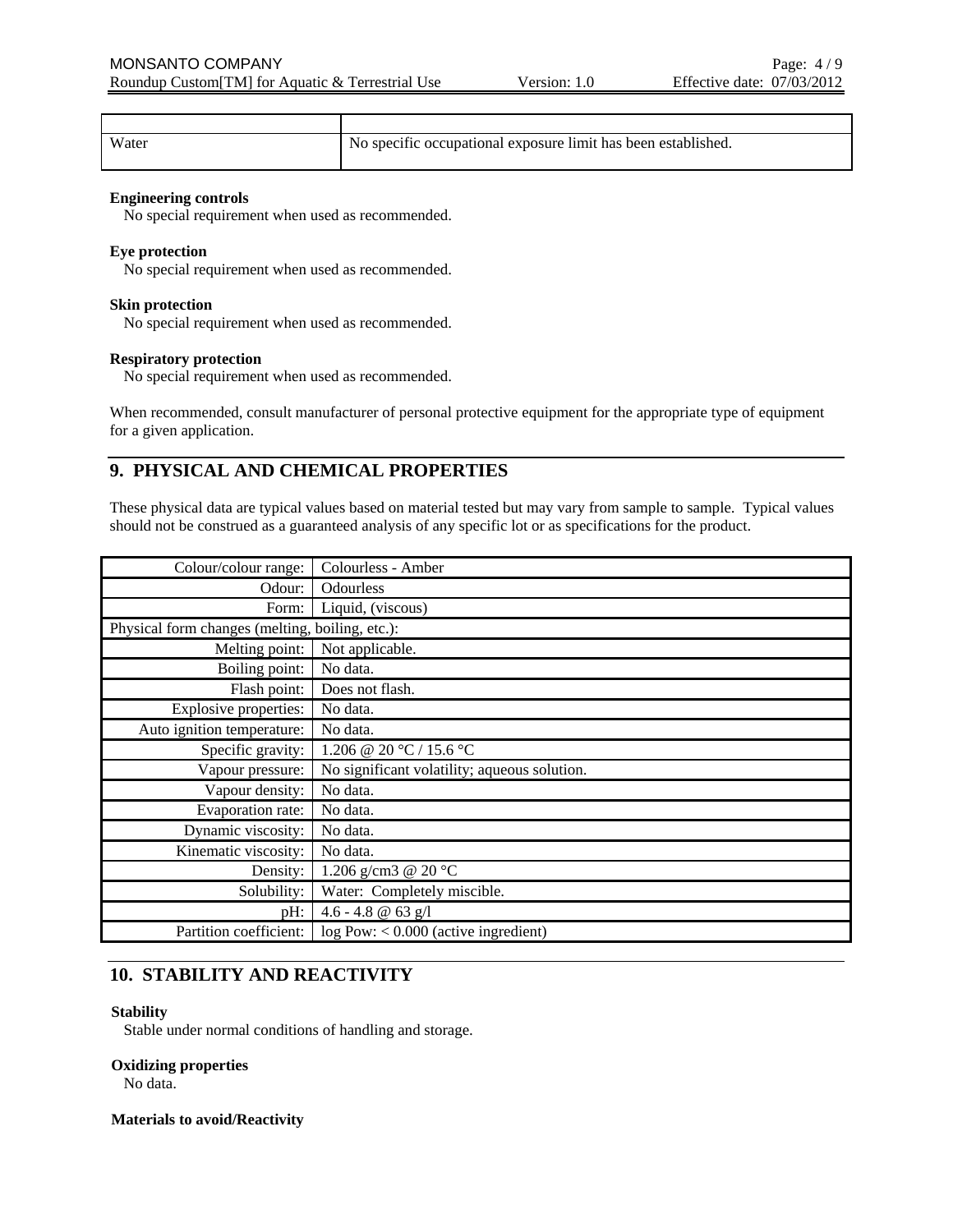Reacts with galvanised steel or unlined mild steel to produce hydrogen, a highly flammable gas that could explode.

#### **Hazardous decomposition**

Thermal decomposition: Hazardous products of combustion: see section 5.

#### **Self-accelerating decomposition temperature (SADT)**

No data.

# **11. TOXICOLOGICAL INFORMATION**

This section is intended for use by toxicologists and other health professionals.

Data obtained on product, similar products and on components are summarized below.

#### **Mutagenicity**

**Micronucleus test(s)**: Not mutagenic. **Ames test(s)**: Not mutagenic with and without metabolic activation.

#### **Isopropylamine salt of glyphosate (62%)**

Data obtained on product and components are summarized below.

#### **Acute oral toxicity**

**Rat, LD50 (limit test)**: > 5,000 mg/kg body weight Practically non-toxic. FIFRA category IV. No mortality. **Mouse, LD50 (limit test)**: > 5,000 mg/kg body weight Practically non-toxic. FIFRA category IV. No mortality. **Acute dermal toxicity Rabbit, LD50 (limit test)**: > 5,000 mg/kg body weight Practically non-toxic. FIFRA category IV. No mortality. **Skin irritation Rabbit, 6 animals, Draize test**: Days to heal: 3 Primary Irritation Index (PII): 0.0/8.0 Essentially non irritating. FIFRA category IV. **Eye irritation Rabbit, 6 animals, OECD 405 test**: Days to heal: 0 FIFRA category IV. **Acute inhalation toxicity Rat, LC50, 4 hours, aerosol**: > 4.24 mg/L Practically non-toxic. FIFRA category IV. No mortality. Maximum attainable concentration. **Skin sensitization Guinea pig, 3-induction Buehler test**: Positive incidence: 0 %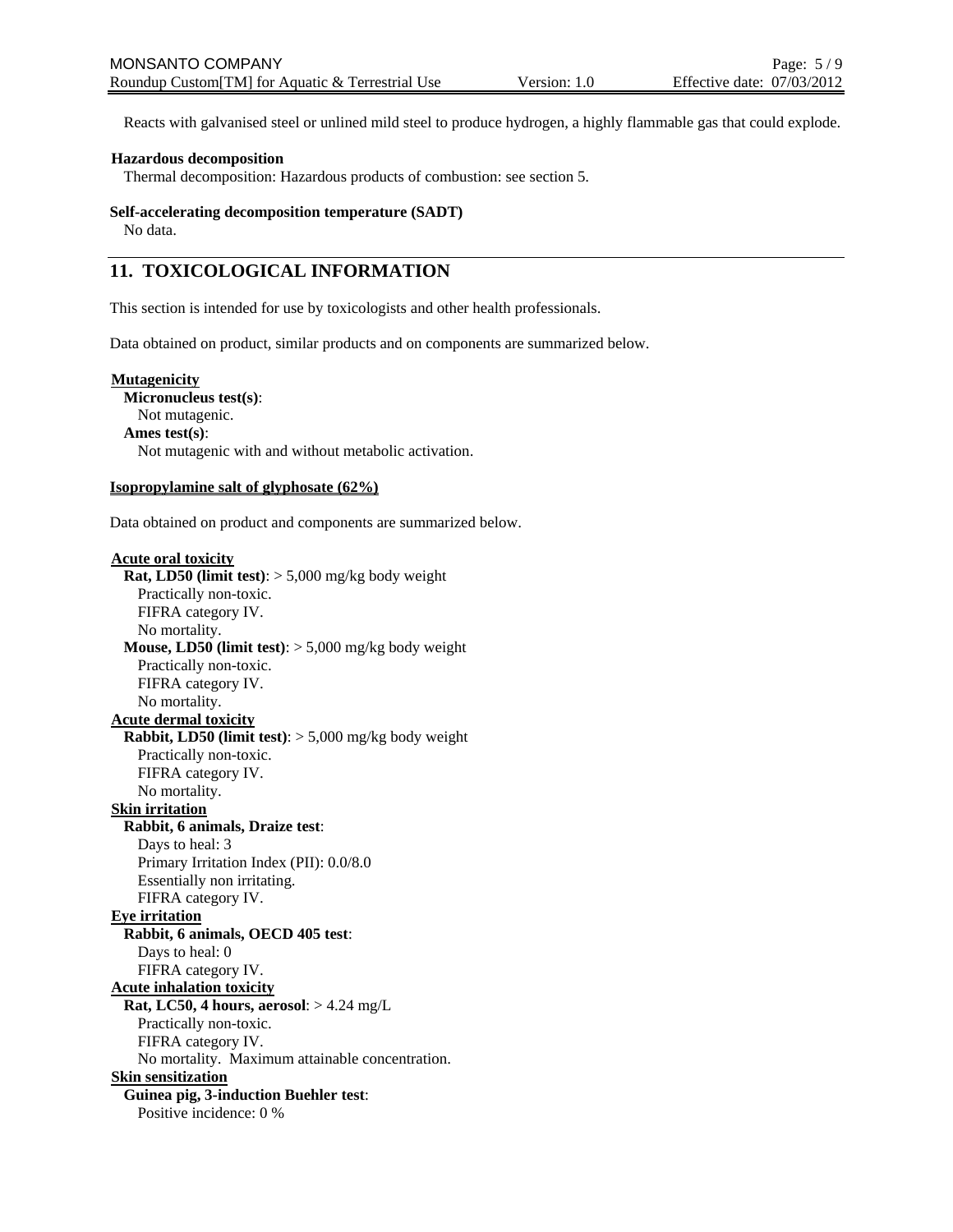### **N-(phosphonomethyl)glycine; { glyphosate}**

| <b>Mutagenicity</b>                                                                |
|------------------------------------------------------------------------------------|
| In vitro and in vivo mutagenicity test(s):                                         |
| Not mutagenic.                                                                     |
| <b>Repeated dose toxicity</b>                                                      |
| Rabbit, dermal, 21 days:                                                           |
| NOAEL toxicity: > 5,000 mg/kg body weight/day                                      |
| Target organs/systems: none                                                        |
| Other effects: none                                                                |
| Rat, oral, 3 months:                                                               |
| NOAEL toxicity: > 20,000 mg/kg diet                                                |
| Target organs/systems: none                                                        |
| Other effects: none                                                                |
| <b>Chronic effects/carcinogenicity</b>                                             |
| Rat, oral, 24 months:                                                              |
| NOAEL toxicity: $\sim 8,000$ mg/kg diet                                            |
| Target organs/systems: eyes                                                        |
| Other effects: decrease of body weight gain, histopathologic effects               |
| NOEL tumour: $>$ 20,000 ppm                                                        |
| Tumours: none                                                                      |
| <b>Toxicity to reproduction/fertility</b>                                          |
| Rat, oral, 2 generations:                                                          |
| NOAEL toxicity: 10,000 ppm                                                         |
| NOAEL reproduction: $>$ 30,000 mg/kg diet                                          |
| Target organs/systems in parents: none                                             |
| Other effects in parents: decrease of body weight gain                             |
| Target organs/systems in pups: none                                                |
| Other effects in pups: decrease of body weight gain                                |
| Effects on offspring only observed with maternal toxicity.                         |
| <b>Developmental toxicity/teratogenicity</b>                                       |
| Rat, oral, 6 - 19 days of gestation:                                               |
| NOAEL toxicity: 1,000 mg/kg body weight                                            |
| NOAEL development: 1,000 mg/kg body weight                                         |
| Other effects in mother animal: decrease of body weight gain, decrease of survival |
| Developmental effects: weight loss, post-implantation loss, delayed ossification   |
| Effects on offspring only observed with maternal toxicity.                         |
| Rabbit, oral, 6 - 27 days of gestation:                                            |
| NOAEL toxicity: 175 mg/kg body weight                                              |
| NOAEL development: 175 mg/kg body weight                                           |
| Target organs/systems in mother animal: none                                       |
| Other effects in mother animal: decrease of survival                               |
| Developmental effects: none                                                        |
|                                                                                    |

# **12. ECOLOGICAL INFORMATION**

This section is intended for use by ecotoxicologists and other environmental specialists.

Data obtained on components are summarized below.

### **Isopropylamine salt of glyphosate (62%)**

**Aquatic toxicity, fish Bluegill sunfish (Lepomis macrochirus):** Acute toxicity, 96 hours, static, LC50: > 1,000 mg/L Practically non-toxic.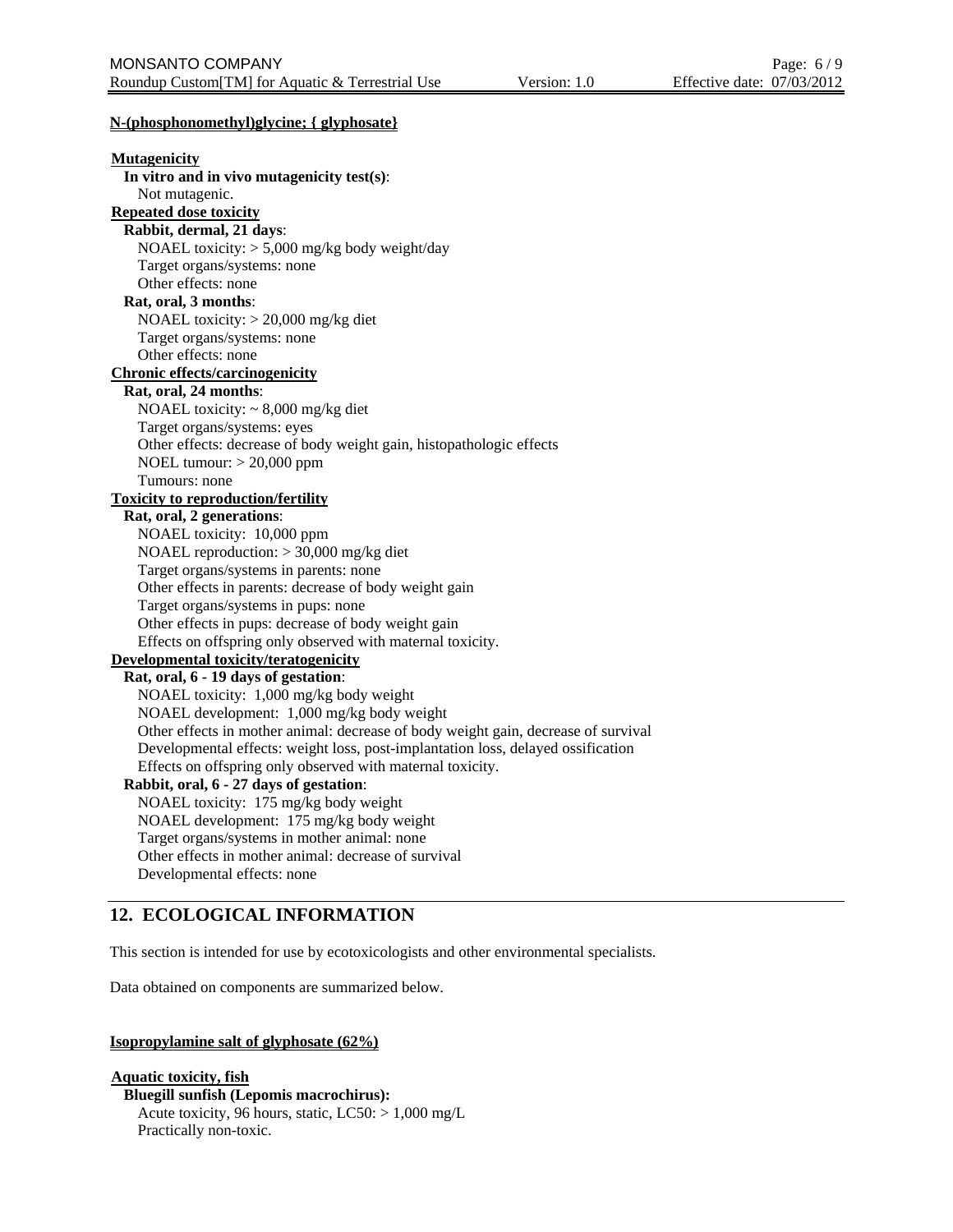**Rainbow trout (Oncorhynchus mykiss):** Acute toxicity, 96 hours, static,  $LC50$ :  $> 1,000$  mg/L Practically non-toxic. **Aquatic toxicity, invertebrates Water flea (Daphnia magna):** Acute toxicity, 48 hours, static, EC50: 930 mg/L Practically non-toxic. **Aquatic toxicity, algae/aquatic plants Green algae (Scenedesmus subspicatus):** Acute toxicity, 72 hours, static, EbC50 (biomass): 72.9 mg/L Slightly toxic. **Soil organism toxicity, invertebrates Earthworm (Eisenia foetida):** Acute toxicity, 14 days,  $LC50$ :  $> 5,000$  mg/kg dry soil Practically non-toxic. **N-(phosphonomethyl)glycine; { glyphosate} Avian toxicity Bobwhite quail (Colinus virginianus):** Dietary toxicity, 5 days,  $LC50$ :  $> 4,640$  mg/kg diet No more than slightly toxic. **Mallard duck (Anas platyrhynchos):** Dietary toxicity, 5 days,  $LC50$ :  $> 4,640$  mg/kg diet No more than slightly toxic. **Bobwhite quail (Colinus virginianus):** Acute oral toxicity, single dose,  $LD50: > 3,851$  mg/kg body weight Practically non-toxic. **Arthropod toxicity Honey bee (Apis mellifera):** Oral, 48 hours, LD50: 100 µg/bee **Honey bee (Apis mellifera):** Contact, 48 hours,  $LD50: > 100 \mu g/bee$ Practically non-toxic. **Bioaccumulation Bluegill sunfish (Lepomis macrochirus):** Whole fish:  $BCF: < 1$ No significant bioaccumulation is expected. **Dissipation Soil, field:** Half life: 2 - 174 days Koc: 884 - 60,000 L/kg Adsorbs strongly to soil. **Water, aerobic:** Half life: < 7 days **13. DISPOSAL CONSIDERATIONS** 

#### **Product**

Not classified as hazardous waste by the Resource, Conservation and Recovery Act (RCRA), 40 CFR 261. Keep out of drains, sewers, ditches and water ways. Recycle if appropriate facilities/equipment available. Burn in proper incinerator. Follow all local/regional/national/international regulations.

#### **Container**

Dispose of as non hazardous industrial waste.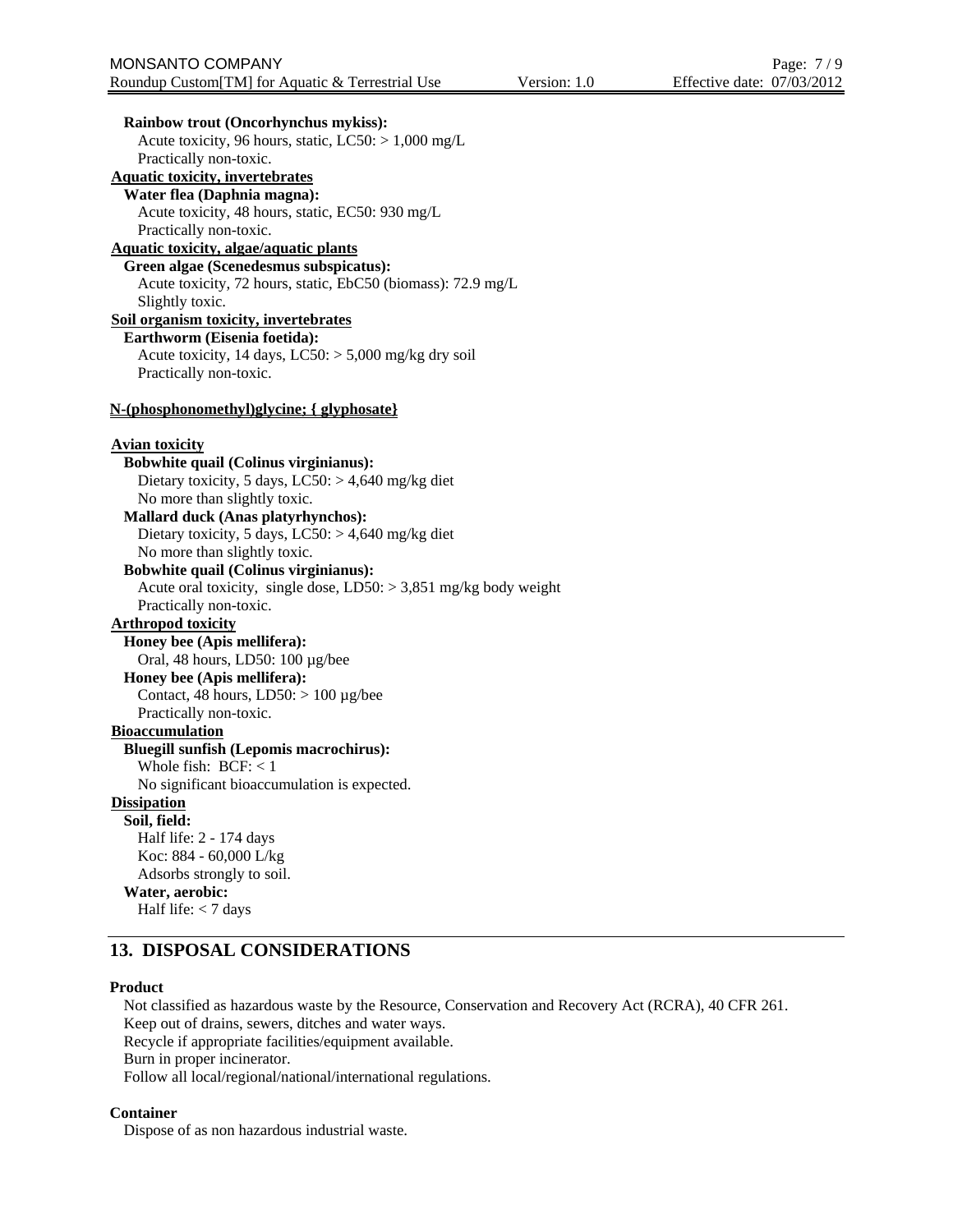See the individual container label for disposal information. Emptied containers retain vapour and product residue. Observe all labelled safeguards until container is cleaned, reconditioned or destroyed. Empty packaging completely. Triple or pressure rinse empty containers. Pour rinse water into spray tank. Do NOT contaminate water when disposing of rinse waters. Do NOT re-use containers. Store for collection by approved waste disposal service. Follow all local/regional/national/international regulations.

Use handling recommendations in Section 7 and personal protection recommendations in Section 8.

# **14. TRANSPORT INFORMATION**

The data provided in this section is for information only. Please apply the appropriate regulations to properly classify your shipment for transportation.

Not hazardous under the applicable DOT, ICAO/IATA, IMO, TDG and Mexican regulations.

# **15. REGULATORY INFORMATION**

#### **TSCA Inventory**

All components are on the US EPA's TSCA Inventory

#### **SARA Title III Rules**

Section 311/312 Hazard Categories Not applicable. Section 302 Extremely Hazardous Substances Not applicable. Section 313 Toxic Chemical(s) Not applicable.

#### **CERCLA Reportable quantity**

Not applicable.

### **16. OTHER INFORMATION**

The information given here is not necessarily exhaustive but is representative of relevant, reliable data. Follow all local/regional/national/international regulations. Please consult supplier if further information is needed. For more information refer to product label. Please consult Monsanto if further information is needed. In this document the British spelling was applied. ® Registered trademark of Monsanto Company or its subsidiaries. Health Flammability Instability Additional Markings

NFPA 0 1 1  $0 =$  Minimal hazard,  $1 =$  Slight hazard,  $2 =$  Moderate hazard,  $3 =$  Severe hazard,  $4 =$  Extreme hazard

Full denomination of most frequently used acronyms. BCF (Bioconcentration Factor), BOD (Biochemical Oxygen Demand), COD (Chemical Oxygen Demand), EC50 (50% effect concentration), ED50 (50% effect dose), I.M. (intramuscular), I.P. (intraperitoneal), I.V. (intravenous), Koc (Soil adsorption coefficient), LC50 (50% lethality concentration), LD50 (50% lethality dose), LDLo (Lower limit of lethal dosage), LEL (Lower Explosion Limit), LOAEC (Lowest Observed Adverse Effect Concentration), LOAEL (Lowest Observed Adverse Effect Level), LOEC (Lowest Observed Effect Concentration), LOEL (Lowest Observed Effect Level), MEL (Maximum Exposure limit), MTD (Maximum Tolerated Dose), NOAEC (No Observed Adverse Effect Concentration), NOAEL (No Observed Adverse Effect Level), NOEC (No Observed Effect Concentration), NOEL (No Observed Effect Level), OEL (Occupational Exposure Limit), PEL (Permissible Exposure Limit), PII (Primary